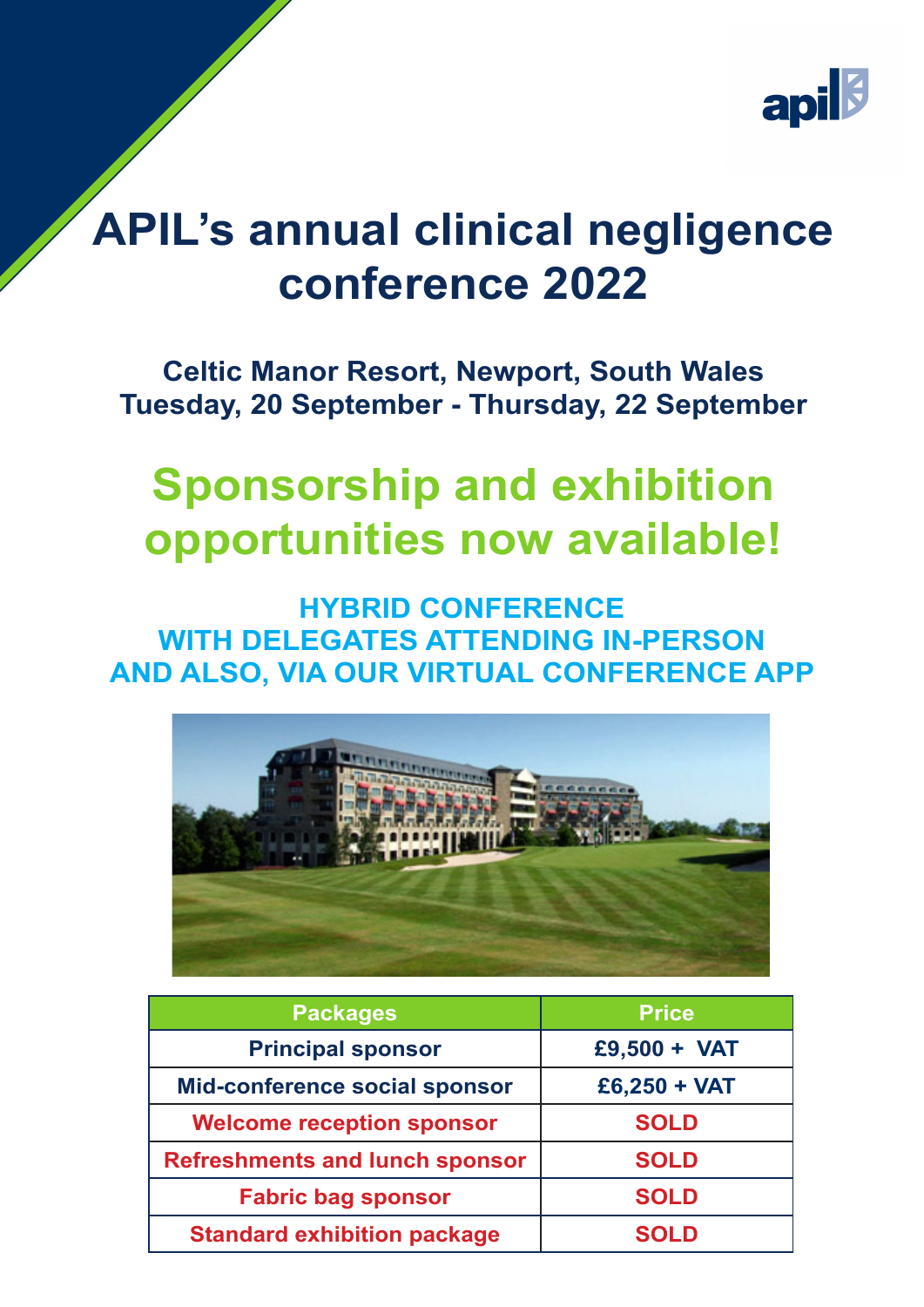# **About APIL**

The Association of Personal Injury Lawyers (APIL) has been fighting for the rights of injured people for over 30 years. A not-for-profit campaign organisation, APIL's 3300 member lawyers (mainly solicitors, barristers and legal executives) are dedicated to changing the law, protecting and enhancing access to justice, and improving the services provided for victims of personal injury. Over the years, APIL has grown to become the leading, most respected organisation in this field, constantly working to promote and develop expertise in the practise of personal injury law, for the benefit of injured people.

# **Conference programme**

Over the last two decades, this specialist residential conference has grown from strength to strength and for 2022, we are delighted to be heading back to the prestigious five star Celtic Manor Resort in Newport, South Wales for our 20th residential event!

We are delighted to offer our delegates the option to either attend the event in person or view the conference online via our virtual platform. All delegates will have full access to the APIL Conference App and this new feature will play an important role in the event, giving our sponsors and exhibitors even more opportunity than ever before to keep in touch with the conference attendees.

Medical consultants, expert witnesses, and leading practitioners will come together for another packed programme, providing valuable specialist insight into clinical negligence cases. The programme will be available in early 2022.

In terms of networking, we are pleased to bring back our popular welcome reception on the Tuesday evening, together with a brand new format for our mid-conference social event. We have listened to the feedback from recent events and as a result, we are now very excited to bring you a more informal night on the Thursday, with a choice of food options, drinks and live entertainment, in order to encourage even more networking amongst our attendees.

**This is an extremely popular event and the sponsorship and exhibition packages are limited so we would urge you to book as soon as possible to avoid disappointment.**

# **Attendees**

This event is commonly known as a 'must attend' event for many clinical negligence lawyers.

The conference programme is geared towards clinical negligence specialists and this provides you with the perfect opportunity to network with key decision makers, partners and senior partners.

# **Feedback from last year...**

*"I wanted to thank you and the team for all your hard work for the success of the event. It is clearly a challenging time with in-person events and juggling the logistics of restrictions, exhibitor demands and the benefits to remote attendance. With all this, the event was still attended very well and had good opportunities for all to network. We look forward to supporting further APIL events in the future".*

*"Many thanks to you and all the crew; wonderful as always. We will certainly see you again next year".*

*"It's a real privilege to work alongside you and support the magnificent work APIL does as an organisation along with the charity work too".*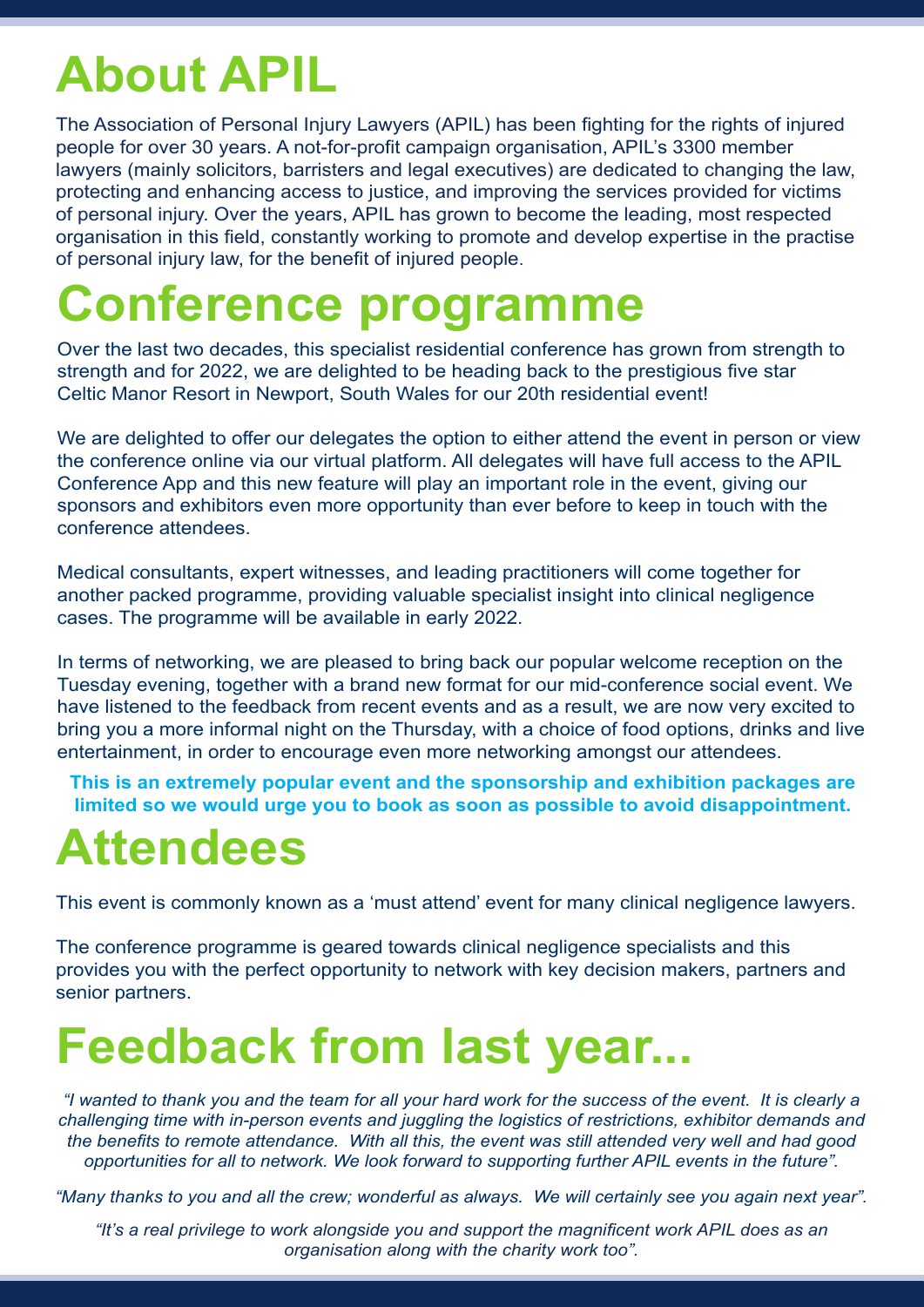## **Principal sponsor: £9,500 + VAT**

- First choice of exhibition space
- Company logo on delegate badges (for the main conference on Wednesday and Thursday)
- Two exclusive pull-up banners displayed outside the conference room featuring your company name and logo
- One exclusive banner displayed at the registration desk featuring your company logo
- AV projection of company name and logo at the beginning of each conference session
- Public announcement and thank you during the conference welcome session on each day
- Company logo on holding PowerPoint slides throughout the conference
- Company logo on all general conference signage
- 

•

- 4 delegate passes to both days of the full conference (Tuesday Thursday)
- 4 single occupancy bedrooms at The Celtic Manor Resort on the Tuesday and Wednesday evenings
- 4 tickets to the evening welcome reception (on the Tuesday evening) and the mid-conference social event (on the Wednesday evening)
- Company logo to be included on the marketing flyer and conference programme
- Mention on all e-mail marketing
- Mention and link to your website on all delegate acknowledgement e-mails and joining **instructions**
- Special mention on Twitter via APIL's brand new account "APIL Excellence"
- Company profile and logo to be included within the hard copy information pack, distributed to delegates on the day
- 250 word company profile and full contact details to be included within the Conference App
- Opportunity to upload promotional files and videos to your virtual exhibition stand
- Company logo to be included on the welcome page of the Conference App
- Rotating banner advert to appear on the conference webpage and Conference App
- Mention of your company name on push notifications throughout the event
- Continued access to the App post event, including access to delegate's contact details
- Access to the recordings of educational sessions via the Conference App
- Full page advert in one edition of the APIL PI Focus (subject to availability and to be agreed by APIL; creation of advert not included)

#### **All of the following sponsorship packages include the following:**

- 2 delegate passes to the physical two-day event (for representatives manning the stand), including access to the main plenary sessions, refreshments and lunch
- 2 tickets to the evening welcome reception on the Tuesday evening
- 2 tickets to the mid-conference evening social event on the Wednesday evening
- 2 single occupancy bedrooms at The Celtic Manor Resort on the Tuesday and Wednesday
- Exhibition stand in a prime location within the exhibition area (3m x 1.5m)
- Your logo on the conference web page, linking through to your website
- Company profile and logo to be included within the hard copy information pack, distributed to delegates on the day
- Your logo displayed on the main conference programme and marketing flyer
- 250 word company profile and full contact details to be included within the Conference App
- Opportunity to upload promotional files and videos to your virtual exhibition stand
- Company logo to be included on the welcome page of the Conference App
- Rotating banner advert to appear on the conference webpage and Conference App
- Mention of your company name on push notifications throughout the event
- Continued access to the App post event, including access to delegate's contact details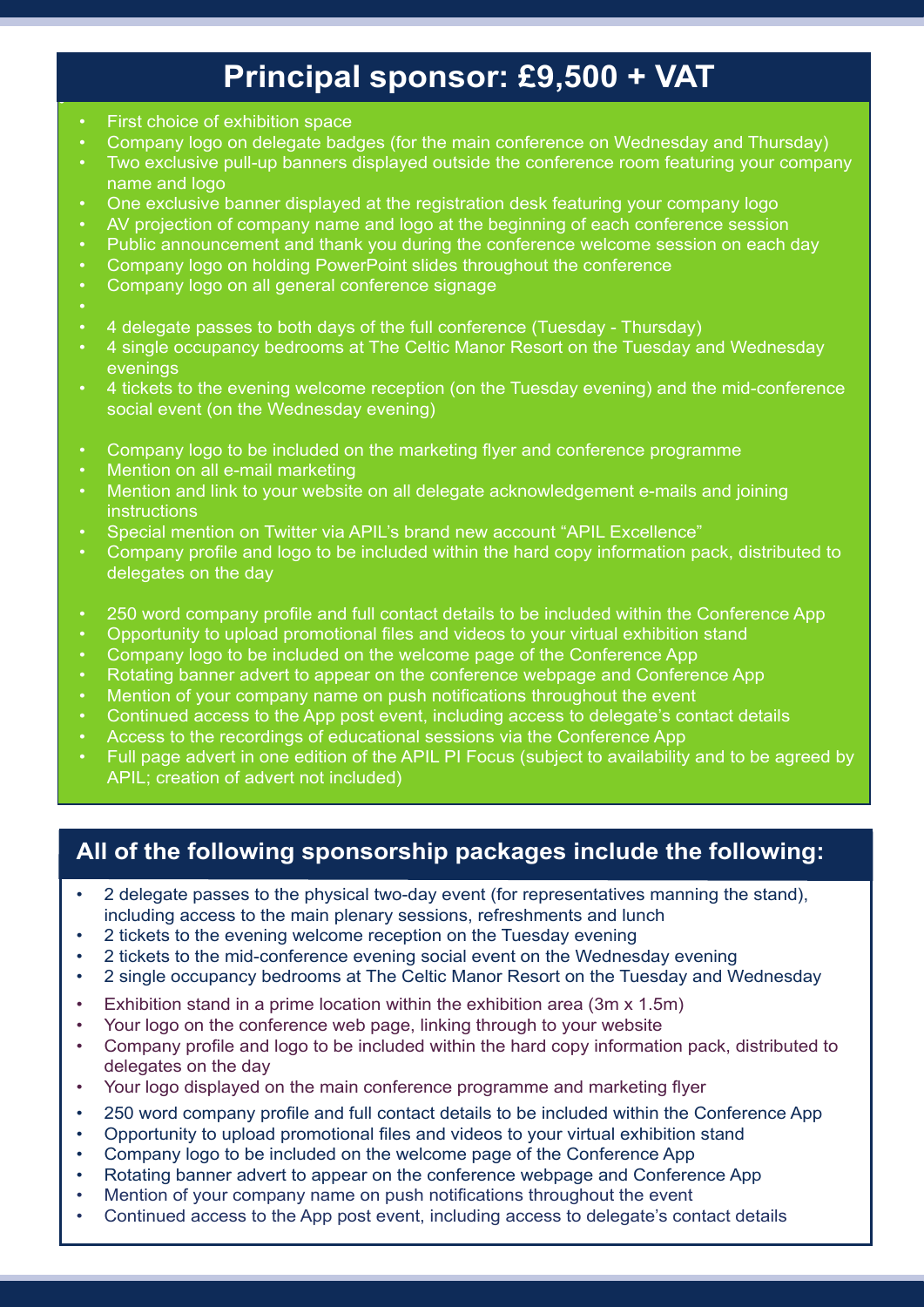### **Mid-conference social sponsor: £6,250 + VAT**

With its brand new format, our mid-conference social event is the perfect opportunity to network with attendees, chat with existing clients and meet new contacts. There will be a range of food, drinks and entertainment on offer, to bring our attendees together and help catch up on any times that have been lost over the last 2 years.

The mid-conference social is open to all delegates, speakers, sponsors and exhibitors. As the sponsor for this event, your logo will feature on all signage and menus for the evening. All attendees will receive two drinks with your compliments and your logo will appear on the drinks vouchers that are distributed throughout the evening.

Welcome reception sponsorship of our ppular sponsorship of our ppular and the Tuesday evening is provided to the sponsorship of the sponsorship of the sponsorship of the sponsorship of the sponsorship of the sponsorship of out to all attendees (two person).

This package includes sponsorship of our popular  $\sqrt{\frac{1}{2}}$  reception, which opens the conference on the Tuesday evening. This networking reption is an extremely busy event and tickets are automatically included or all de gates individual when yook our two night package. Your log and peakers who book our two night package. Your logo will appear on all signage for the evening and it will also appear on the drinks vouchers that are handed

# **Refreshments and lunch sponsor. E5,250 + VAT**<br>As our refreshments and **sponsor. Solution** of **the special of the space of the space of the space of the space of the space of the space of the space of the space of the**

displayed on the main screen in the conference room, prior to each break.



As our refreshments and less sponsor, you subsidise ur de gates with this much needed break<br>and re-energiser on the samain spots of the inference of directions of the share of the same of the same of the and re-energiser on the two main days of the conference (Wednesday and Thursday). Your company logo will appear on the lunch and reason with signage on both of these days and it will also be

**Fabric bag sponsor: £4,500 + V**<br>
Your company logo will feature an the right and the conference be a<br>delegates and speakers, which as a spin and the conference of a printed<br>to use this time and time a sind of the free big to use this time and time and ink



Your company logo will feature on the light line conference bases distributed to all attending<br>delegates and speakers, revioung asting eil procme of archive from the linen bag is per asting eil proement of ur brand. The linen bag is perfect for all of the freebies from the exame for and with your lost printed on the front, delegates are sure

\*\*Price includes a one colour logo